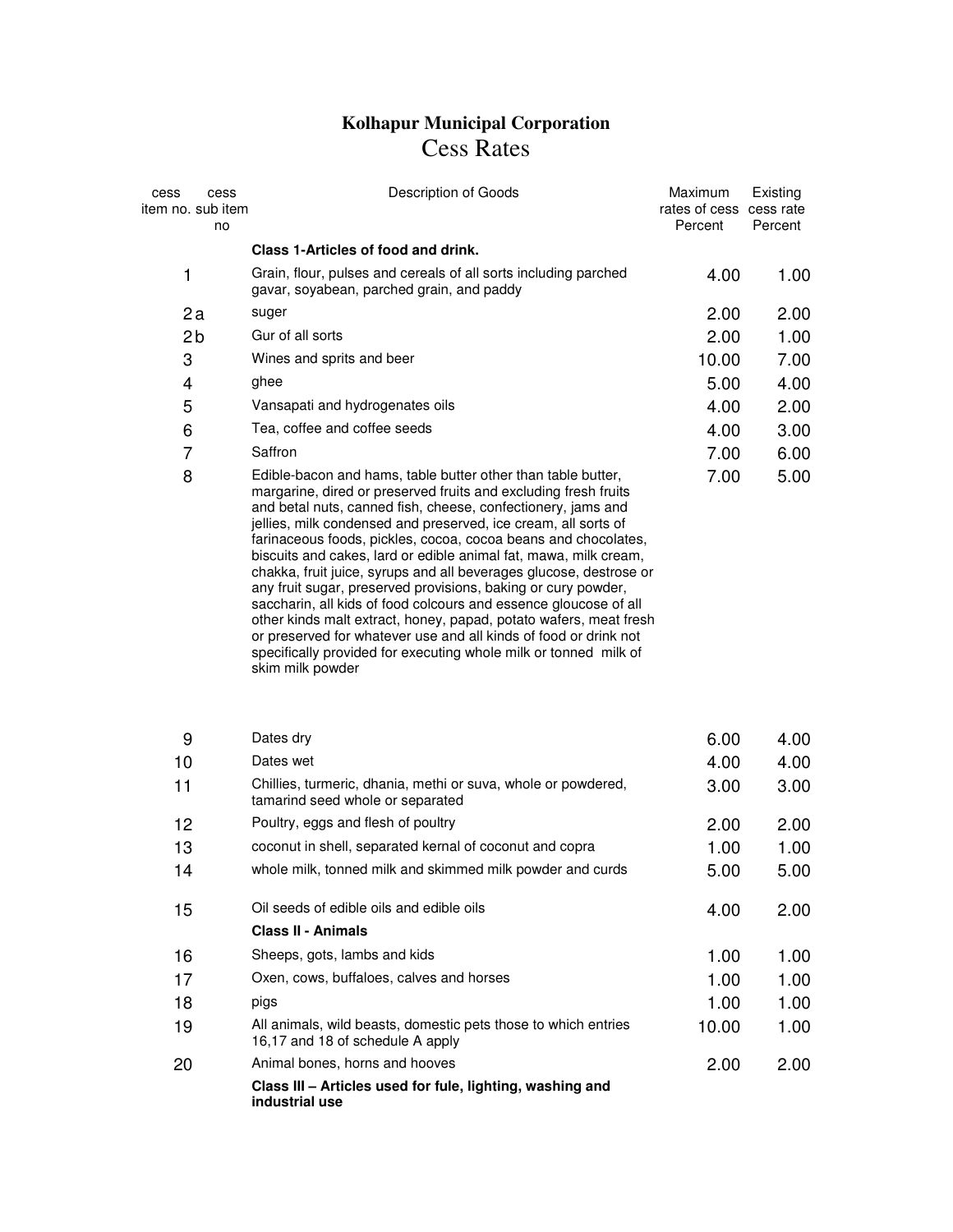| 21              | Charcoal, cola and coke                                                                                                                                                                                                                                                                                                                                                                                                  | 4.00 | 4.00 |
|-----------------|--------------------------------------------------------------------------------------------------------------------------------------------------------------------------------------------------------------------------------------------------------------------------------------------------------------------------------------------------------------------------------------------------------------------------|------|------|
| 22              | Crackers, fireworks and their components, calcium carbide and<br>safely fuses                                                                                                                                                                                                                                                                                                                                            | 7.00 | 6.00 |
| 23              | Chandeliers, globes chimneys, electric bulbs and articles for<br>electric or gas lighting                                                                                                                                                                                                                                                                                                                                | 6.00 | 4.00 |
| 24              | Soap of all kinds, boot and metal polish                                                                                                                                                                                                                                                                                                                                                                                 | 4.00 | 3.00 |
| 25              | Potash, ritha, soda, alum, saline substances, shikakai, washing<br>soda caustic soda, refined salt patre, phenyle and substances<br>used in washing clothes, floor and utensils                                                                                                                                                                                                                                          | 4.00 | 4.00 |
| 26              | Oil seeds of inedible oils                                                                                                                                                                                                                                                                                                                                                                                               | 4.00 | 3.00 |
| 27              | Inedible vegetable oils                                                                                                                                                                                                                                                                                                                                                                                                  | 4.00 | 3.00 |
| 28              | Methylated and denatured spirits and industrial alcohols                                                                                                                                                                                                                                                                                                                                                                 | 6.00 | 4.00 |
| 29a             | Mineral oils of all sorts, diesel, oil, petrol, aviation, spirit all kinds<br>of lubricating oils, white oil, spindle oil, furnance oil, petroleum<br>products including naturals gas and liquefied petroleum gas,<br>mava oil, sevasol, solvent oil, other fuel oils used as insecticides<br>natural gasoline, paints solutions and compositions oils (but<br>nothing hereinbefore contained shall include kerosene and | 5.00 | 4.25 |
| 29 <sub>b</sub> | Crude oil                                                                                                                                                                                                                                                                                                                                                                                                                | 5.00 | 4.00 |
| 29c             | Grease and petroleum jelly                                                                                                                                                                                                                                                                                                                                                                                               | 5.00 | 4.00 |
|                 | Class IV - Articles used in construction of building, Roads<br>and other structures and articles made of wood and cane                                                                                                                                                                                                                                                                                                   |      |      |
| 30              | Cement of all sorts                                                                                                                                                                                                                                                                                                                                                                                                      | 4.00 | 4.00 |
| 31              | coaltars asphalt, bitumen flooring stone, manganese, emery<br>stone or powder, chalk powder, stone chips, Agra stone, stone<br>for building, clinker and coalash                                                                                                                                                                                                                                                         | 4.00 | 4.00 |
| 32              | Glazed bricks, tiles marble pieces, fire bricks, all kinds of roofing<br>tiles, flooring tiles china mosaic chips, mosaic marble, mosaic or<br>terrazzo tiles, earthen pipes, china pipes, and asbestos cement<br>sheets                                                                                                                                                                                                 | 5.00 | 5.00 |
| 33              | Paints distemper and colour washes used for painting buildings,<br>varnish, boiled lines oil, turpentine, zinc oxide and red oxide.                                                                                                                                                                                                                                                                                      | 5.00 | 5.00 |
| 34              | Yellow earth and earth of any other kind except red earth.                                                                                                                                                                                                                                                                                                                                                               | 4.00 | 2.00 |
| 35              | Glass, glassware, chinawarc, enamelwarc, all kinds of crockery<br>used for construction or decoration of buildings and sanitary<br>fittings, metal valves, brass cocks and their fittings.                                                                                                                                                                                                                               | 4.00 | 4.00 |
| 36              | Roofing felt.                                                                                                                                                                                                                                                                                                                                                                                                            | 5.00 | 5.00 |
| 37              | Timber, bailies, cane and articles made of any of them, doors,<br>windows, frames, furniture's, pets, staircases, sandal wood and<br>articles made of such wood.                                                                                                                                                                                                                                                         | 6.00 | 5.00 |
| 38              | Plywood, soft boards, hard boards masonite or any other kind of<br>wood of whatever composition prepared by artificial process and<br>article mad thereof.                                                                                                                                                                                                                                                               | 6.00 | 5.00 |
|                 | Class V-Perfumes, Toilet Requisites, Colours and<br><b>Household Goods.</b>                                                                                                                                                                                                                                                                                                                                              |      |      |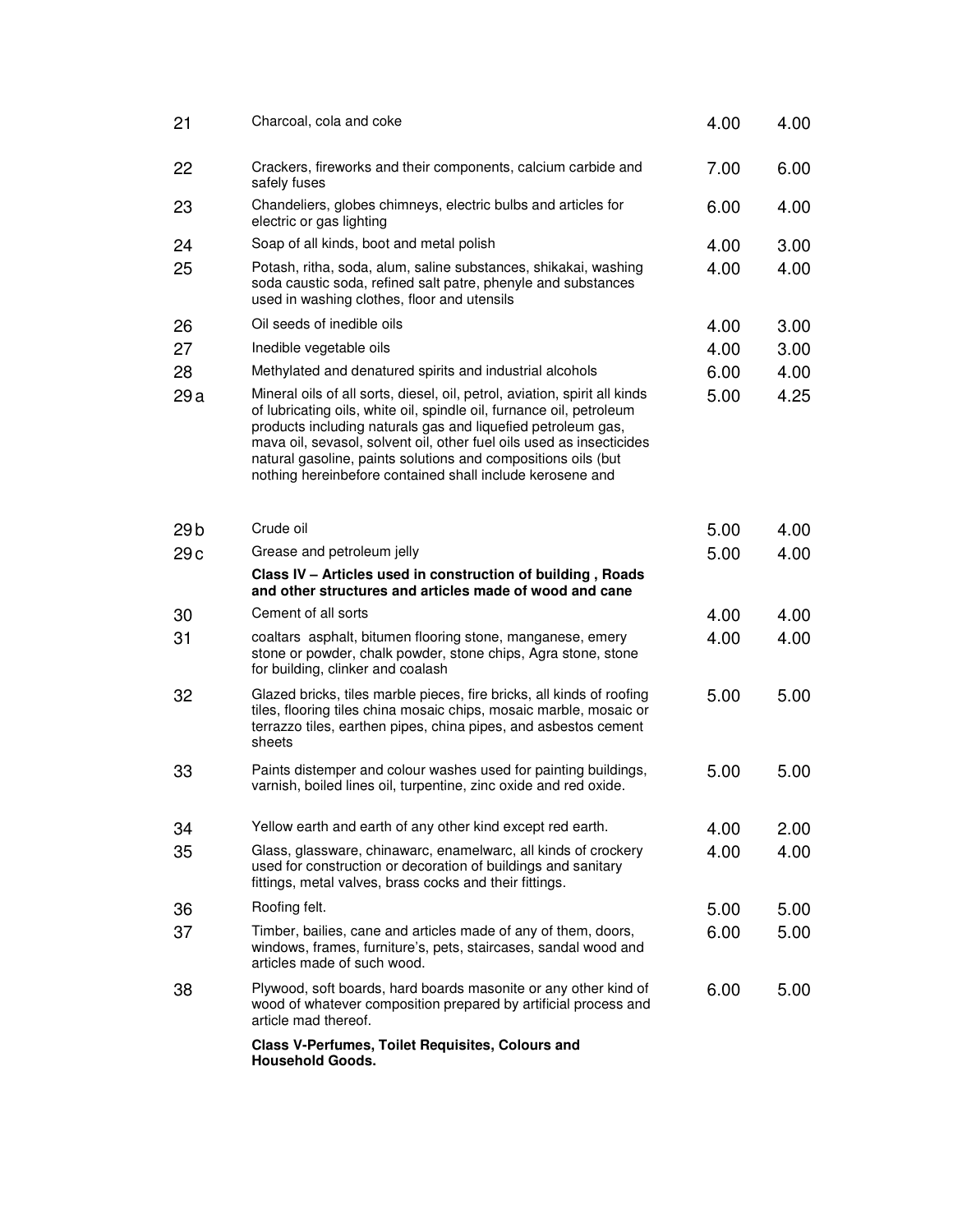| 39a             | Hair oil, perfumed oils, perfumery of all kinds, scents, altars,<br>scented material, aromatic chemicals, toilet incense sticks; toilet<br>requisites of all kinds, shaving cream, shaving sticks, tooth<br>powder, tooth paste, pomade, comb, brushes, looking glasses,<br>hairpins, breeches, garters and suspenders                                                                                                                    | 5.00 | 5.00 |
|-----------------|-------------------------------------------------------------------------------------------------------------------------------------------------------------------------------------------------------------------------------------------------------------------------------------------------------------------------------------------------------------------------------------------------------------------------------------------|------|------|
| 39 <sub>b</sub> | Scissors, razors, safety razors, blades, knives, pen knives,<br>spoons, forks, cutlery of all kinds, needles of all sorts, locks and<br>keys, stoves and petromax and their parts and accessories and<br>hardware articles.                                                                                                                                                                                                               | 4.00 | 4.00 |
| 39c             | Laces, tapes, rings of wood and metal, embroidery articles,<br>celluloid and celluloid articles, beads of all sorts, imitation pearls,<br>articles of imitation jewellery, plastic and plastic goods, plastic<br>powder, backelite and backelite goods.                                                                                                                                                                                   | 4.00 | 4.00 |
| 40a             | Imitation ornaments.                                                                                                                                                                                                                                                                                                                                                                                                                      | 6.00 | 5.00 |
| 40 <sub>b</sub> | Toys of all kinds.                                                                                                                                                                                                                                                                                                                                                                                                                        | 4.00 | 3.00 |
| 41              | Crockery of all sorts.                                                                                                                                                                                                                                                                                                                                                                                                                    | 4.00 | 4.00 |
| 42              | Glass and glassware including bangles, bottles, articles of china<br>and porcelain wares and earthen wares (excluding articles used<br>for construction or decoration of buildings).                                                                                                                                                                                                                                                      | 4.00 | 3.00 |
|                 | <b>Class VI- Tobacco Requisites.</b>                                                                                                                                                                                                                                                                                                                                                                                                      |      |      |
| 43              | Cigar and Cigarette holders, smoking pipes, cigarette paper,<br>tobacco cases, pouches, cigarette and cigar cases, hukka and<br>smoking requisites and cigarette lighters.                                                                                                                                                                                                                                                                | 8.00 | 6.00 |
|                 | Class VII - Piece goods cotton, yarn and threads of all sorts<br>and torching and sizing materials, leather and articles of<br>leather and rubber goods.                                                                                                                                                                                                                                                                                  |      |      |
| 44              | Piece goods of wool; silk linen, hemp, artificial and synthetic<br>material and articles made up purely or partly of any of the above<br>material not (otherwise specified, 100 per cent. Cotton fabric,<br>readymade garments made out of 100 per cent. Cotton fabrics,<br>hosiery goods made out of 100 per cent. Cotton fabrics, sanitary<br>towels, napkins, disposable baby diapers, cotton beds and<br>pillows and surgical cotton. | 3.00 | 3.00 |
| 45              | Cotton ginned or unginned                                                                                                                                                                                                                                                                                                                                                                                                                 | 4.00 | 2.00 |
| 46              | Cotton waste, yarn waste and hard waste.                                                                                                                                                                                                                                                                                                                                                                                                  | 4.00 | 2.00 |
| 47              | Raw or unspun wool hemp, jute, coconut and other fibres and<br>rope and articules made thereof.                                                                                                                                                                                                                                                                                                                                           | 4.00 | 3.00 |
| 48              | Yarn and threads of all sorts.                                                                                                                                                                                                                                                                                                                                                                                                            | 5.00 | 3.00 |
| 49              | Starches of all sorts, sargo, rice and flour, arrowroot tapioca and<br>its flour, tamarind powder, farina starches and sizing materials,<br>tallow, sizing oils and such substitutes.                                                                                                                                                                                                                                                     | 4.00 | 3.00 |
| 50              | Hides and skins.                                                                                                                                                                                                                                                                                                                                                                                                                          | 4.00 | 3.00 |
| 51              | Lather including harness, saddles, bags, boxes, shoes, chapels,<br>slippers, sandles, straps and all articles made of leather.                                                                                                                                                                                                                                                                                                            | 4.00 | 3.00 |
| 52              | Rubber tyres and tubes                                                                                                                                                                                                                                                                                                                                                                                                                    | 4.00 | 3.00 |
| 52 a            | Rubber, rubber goods, gatta. purcha and articles made thereof<br>(Wholly or partly) rubber solution and latex.                                                                                                                                                                                                                                                                                                                            | 4.00 | 3.00 |
| 52b             | Raw Rubber                                                                                                                                                                                                                                                                                                                                                                                                                                | 4.00 | 3.00 |
|                 | Class VIII- Metals and articles made of metals.                                                                                                                                                                                                                                                                                                                                                                                           |      |      |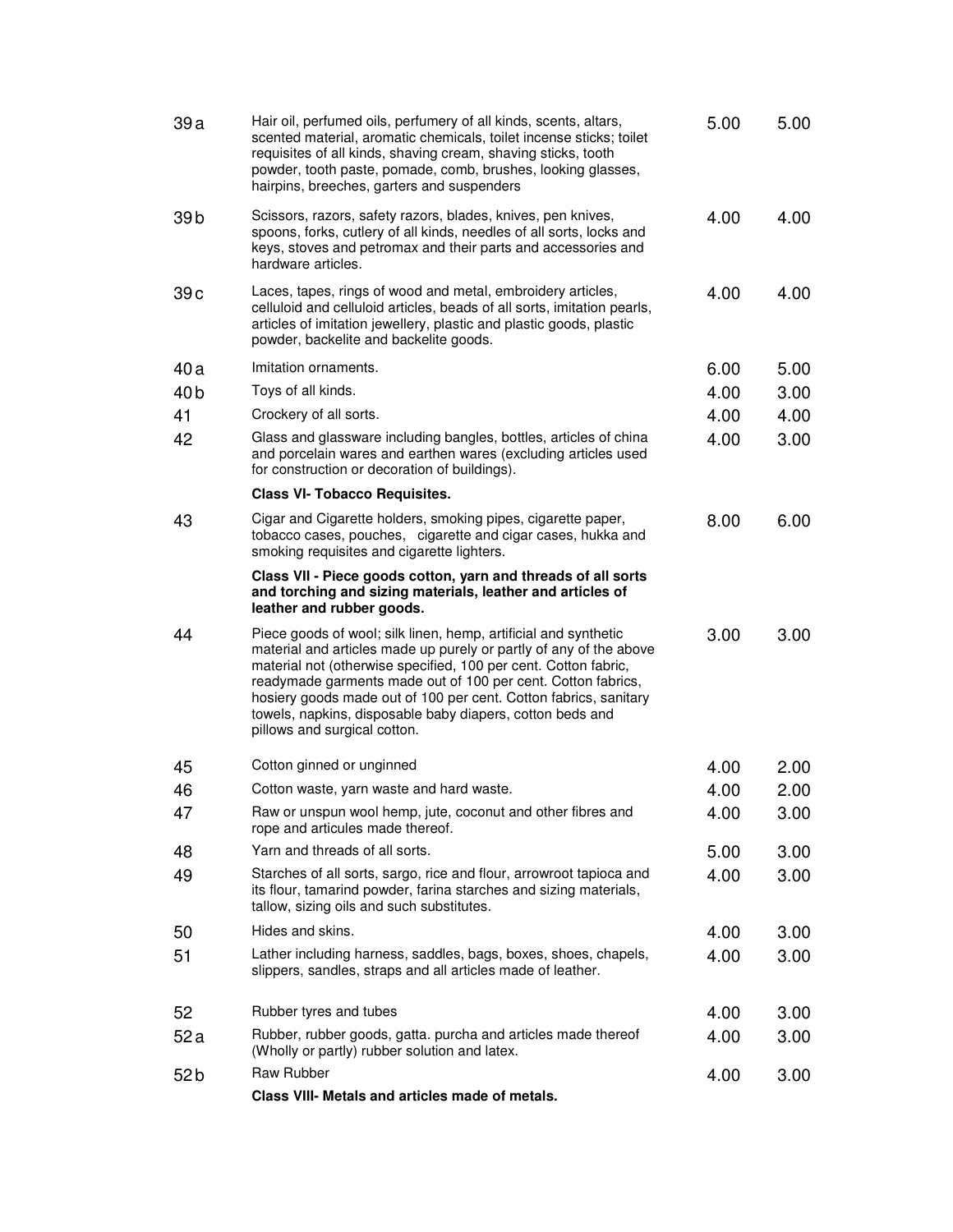| 53              | Iron and Steel                                                                                                                                                                                                                                                                                                                                                                                                                                                                                                                                                                                                                                |      |      |
|-----------------|-----------------------------------------------------------------------------------------------------------------------------------------------------------------------------------------------------------------------------------------------------------------------------------------------------------------------------------------------------------------------------------------------------------------------------------------------------------------------------------------------------------------------------------------------------------------------------------------------------------------------------------------------|------|------|
| 53a             | Pig, iron,<br>(a)                                                                                                                                                                                                                                                                                                                                                                                                                                                                                                                                                                                                                             | 3.00 | 3.00 |
| 53 <sub>b</sub> | Blooms, billets and slabs,<br>(b)                                                                                                                                                                                                                                                                                                                                                                                                                                                                                                                                                                                                             | 4.00 | 3.00 |
| 53c             | Structural- (i) Joints, (ii) channels, (iii) angles, equal or<br>(c)<br>unequal, (iv) bulbs or toes, (v) light rails, (vi) fish plate for light<br>rails, (vii) shell, steel ingots blooms, billets and bars, (viii) black<br>or galvanized sheets, plain or corrugated, (ix) plates, ordinary<br>mild steel including boiler and high tensile ship building or bullet<br>proof, (x) bars and rods, (xi) bolts, nuts, washers rivets and such<br>other articles, (xii) wire barbed, telegraph or other kind of black<br>galvanized, (xiii) wire nails, (xiv) spring steel, vehicular or flat<br>bars, (xv) hoops and strips, and (xvi) pipes. | 4.00 | 3.00 |
| 54              | Iron and steel-Scrap.                                                                                                                                                                                                                                                                                                                                                                                                                                                                                                                                                                                                                         | 4.00 | 2.00 |
| 55              | Iron and steel -any other articles manufactured from iron or steel<br>other than cutlery, hardware and machines or machines parts not<br>specifically provided for.                                                                                                                                                                                                                                                                                                                                                                                                                                                                           | 4.00 | 3.00 |
| 56              | Machinery and their components and spares                                                                                                                                                                                                                                                                                                                                                                                                                                                                                                                                                                                                     | 4.00 | 3.00 |
| 56 a(i)         | Electric machinery for generation, transmission and distribution<br>and motors and generators and their components and                                                                                                                                                                                                                                                                                                                                                                                                                                                                                                                        | 4.00 | 4.00 |
| 56 a(ii)        | Electric goods including cells batteries and copper strips, horn<br>electric,                                                                                                                                                                                                                                                                                                                                                                                                                                                                                                                                                                 | 4.00 | 4.00 |
| 56 a(iii)       | Electric fittings and material                                                                                                                                                                                                                                                                                                                                                                                                                                                                                                                                                                                                                | 4.00 | 4.00 |
| 56 a(iv)        | Electrical domestic appliances,                                                                                                                                                                                                                                                                                                                                                                                                                                                                                                                                                                                                               | 4.00 | 4.00 |
| 56a(v)          | Electrical machinery of all kinds, control sets, switch-gear,<br>generators, alternators and dynamos, motors, transformers and<br>turbo generating sets                                                                                                                                                                                                                                                                                                                                                                                                                                                                                       | 4.00 | 4.00 |
| 56 <sub>b</sub> | Agricultural machinery and parts.                                                                                                                                                                                                                                                                                                                                                                                                                                                                                                                                                                                                             | 4.00 | 3.00 |
| 56c             | Oil engines, diesel engines, steam engines, petrol and gas<br>engines and machines worked by hydraulic pressure and their<br>parts.                                                                                                                                                                                                                                                                                                                                                                                                                                                                                                           | 4.00 | 3.00 |
| 56 <sub>d</sub> | Tools of all kinds.                                                                                                                                                                                                                                                                                                                                                                                                                                                                                                                                                                                                                           | 4.00 | 3.00 |
| 56 e            | Printing press machines and spares                                                                                                                                                                                                                                                                                                                                                                                                                                                                                                                                                                                                            | 4.00 | 3.00 |
| 56 f            | Any other machinery, its components and spares not specifically<br>provided for.                                                                                                                                                                                                                                                                                                                                                                                                                                                                                                                                                              | 4.00 | 3.00 |
| 57              | Vehicles-                                                                                                                                                                                                                                                                                                                                                                                                                                                                                                                                                                                                                                     |      |      |
| 57a             | Motor cars, motor cycles, chassis and lorries                                                                                                                                                                                                                                                                                                                                                                                                                                                                                                                                                                                                 | 5.00 | 3.00 |
| 57 <sub>b</sub> | Bicycles, perambulators, carriages, all kind of vehicles and their<br>components and spares.                                                                                                                                                                                                                                                                                                                                                                                                                                                                                                                                                  | 4.00 | 3.00 |
| 58              | Instruments, apparatus, appliances and part thereof-                                                                                                                                                                                                                                                                                                                                                                                                                                                                                                                                                                                          | 4.00 | 4.00 |
| 58 a            | Sewing machines, clocks and watches and typewriters and their<br>spares.                                                                                                                                                                                                                                                                                                                                                                                                                                                                                                                                                                      | 4.00 | 3.00 |
| 58 b            | Radio radiograms, television set or apparatus, loudspeakers and<br>gramophones, amplifiers, wireless goods, video cassette<br>recorders, video cassette players, all kinds of electronics goods<br>their components and spares.                                                                                                                                                                                                                                                                                                                                                                                                               | 5.00 | 4.00 |
| 58c             | Photographic machinery, photo goods and materials including<br>photographic chemicals, films and mounts and then components<br>and spares.                                                                                                                                                                                                                                                                                                                                                                                                                                                                                                    | 5.00 | 4.00 |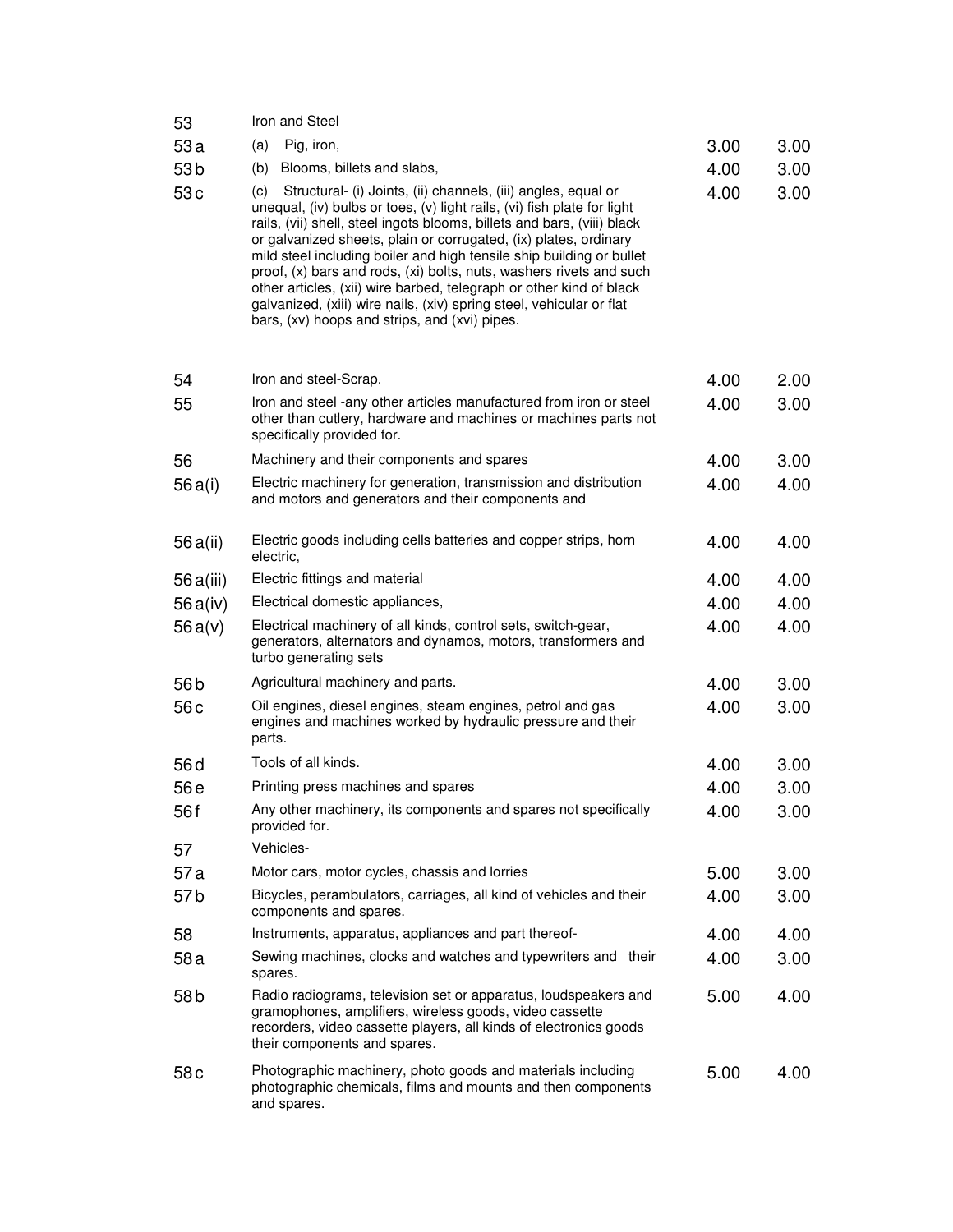| 58 <sub>d</sub> | Cine, projection machinery, their components spares and<br>material used therein.                                                                                                                                                                                                                                                                                                                                                                                                                                                                      | 5.00 | 4.00 |
|-----------------|--------------------------------------------------------------------------------------------------------------------------------------------------------------------------------------------------------------------------------------------------------------------------------------------------------------------------------------------------------------------------------------------------------------------------------------------------------------------------------------------------------------------------------------------------------|------|------|
| 58 e            | Surveying apparatus.                                                                                                                                                                                                                                                                                                                                                                                                                                                                                                                                   | 5.00 | 4.00 |
| 58f             | Scientific appliance.                                                                                                                                                                                                                                                                                                                                                                                                                                                                                                                                  | 5.00 | 4.00 |
| 58g             | Optical goods, their spares and accessories, surgical instruments<br>and hospital requirement including their spares and accessories                                                                                                                                                                                                                                                                                                                                                                                                                   | 5.00 | 3.00 |
| 58h             | Mill and gin stores including crucibles, cotton ropes and spares.                                                                                                                                                                                                                                                                                                                                                                                                                                                                                      | 4.00 | 3.00 |
| 58 i            | All kinds of apparatus, appliances and spares                                                                                                                                                                                                                                                                                                                                                                                                                                                                                                          | 4.00 | 3.00 |
| 59              | Non-ferrous metals that is to say brass, copper, tin, aluminum,<br>lead, zinc, germansilver, stainless steel their alloys wire-wares<br>and sheets, ingots and circles etc.                                                                                                                                                                                                                                                                                                                                                                            | 4.00 | 3.00 |
|                 | IX-Miscellaneous Class.                                                                                                                                                                                                                                                                                                                                                                                                                                                                                                                                |      |      |
| 60              | Dyes tans indigo and all colouring matter including printing paste,<br>inks and industrial paints.                                                                                                                                                                                                                                                                                                                                                                                                                                                     | 5.00 | 5.00 |
| 61              | Paper-                                                                                                                                                                                                                                                                                                                                                                                                                                                                                                                                                 |      |      |
| 61a             | Newsprints<br>(a)                                                                                                                                                                                                                                                                                                                                                                                                                                                                                                                                      | 7.00 | 3.00 |
| 61 <sub>b</sub> | Card boards, straw-boards, grey boards and mill-boards.<br>(b)                                                                                                                                                                                                                                                                                                                                                                                                                                                                                         | 7.00 | 3.00 |
| 61 <sub>c</sub> | (c) All kinds of paper of whatever composition and thickness.                                                                                                                                                                                                                                                                                                                                                                                                                                                                                          | 7.00 | 3.00 |
| 62              | Lac and cork and articles made thereof                                                                                                                                                                                                                                                                                                                                                                                                                                                                                                                 | 4.00 | 4.00 |
| 63              | Sculptured articles of wood ston clay or metal, other articles and<br>earthenware.                                                                                                                                                                                                                                                                                                                                                                                                                                                                     | 4.00 | 4.00 |
| 64              | Chinaware, porcelainware and electric insulators not otherwise<br>specified.                                                                                                                                                                                                                                                                                                                                                                                                                                                                           | 4.00 | 4.00 |
| 65 a            | Cinema films, all film raw.                                                                                                                                                                                                                                                                                                                                                                                                                                                                                                                            | 7.00 | 6.00 |
| 65b             | Cinema films processed and reels                                                                                                                                                                                                                                                                                                                                                                                                                                                                                                                       | 7.00 | 6.00 |
| 66              | Molasses                                                                                                                                                                                                                                                                                                                                                                                                                                                                                                                                               | 7.00 | 6.00 |
| 67              | Books and periodicals including almanacs, panchangs and time-<br>tables for passanger transport services, catalogues, all<br>publications which publicize goods, services and articles for<br>commercial purposes, race cards, account books, diaries,<br>calendars, office files, and documents, answer books (blank or<br>used), tags, wedding cards, greeting cards, invitation cards, post<br>cards, picture-post cards, cards for special occasions, visiting<br>cards, photo albums, stamp albums made of paper, saying cards<br>and newspapers. | 3.00 | 3.00 |
| 68              | Cattle-feed including fodder and concentrates meant exclusively<br>for cattle, cotton seeds, oil cake and feed supplements.                                                                                                                                                                                                                                                                                                                                                                                                                            | 2.00 | 1.00 |
| 69              | Bidi leaves.                                                                                                                                                                                                                                                                                                                                                                                                                                                                                                                                           | 2.00 | 1.00 |
| 70              | Firewood, bamboo and articles made of bamboo except toys.                                                                                                                                                                                                                                                                                                                                                                                                                                                                                              | 2.00 | 2.00 |
|                 |                                                                                                                                                                                                                                                                                                                                                                                                                                                                                                                                                        |      |      |
| 71              | Fish, fresh and dry, and fish oils.                                                                                                                                                                                                                                                                                                                                                                                                                                                                                                                    | 2.00 | 1.00 |
| 72              | Fresh flowers, fresh vegetables, potatoes, sweet potatoes,<br>elephant's foot (Yam) ginger, onions, garlic, fresh fruits and betel<br>nut.                                                                                                                                                                                                                                                                                                                                                                                                             | 1.00 | 1.00 |
| 73              | Pan, tambul, vida or patti, preparped from betel leaves.                                                                                                                                                                                                                                                                                                                                                                                                                                                                                               | 2.00 | 1.00 |